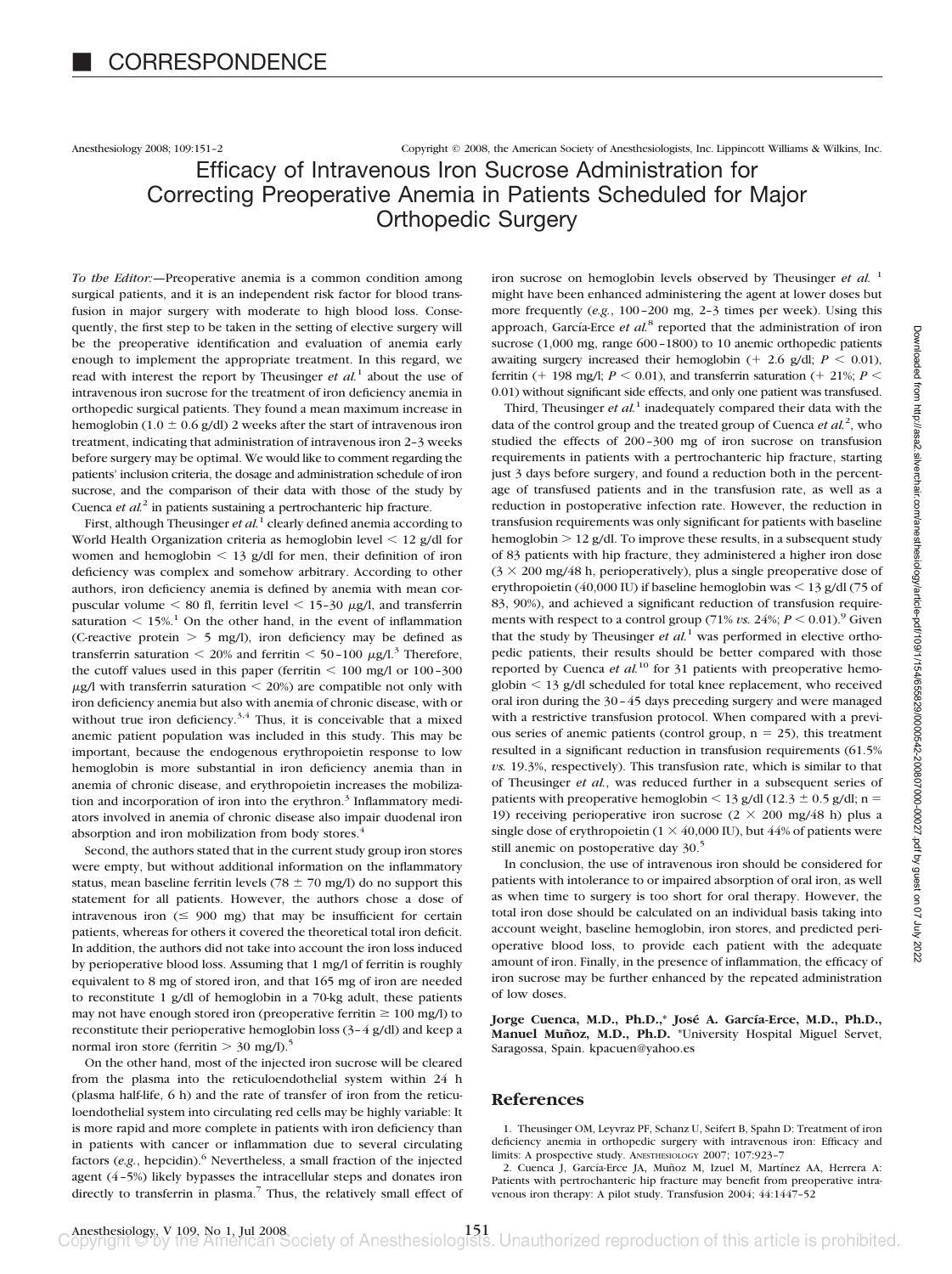3. Weiss G, Goodnough LT: Anemia of chronic disease. N Engl J Med 2005; 352:1011–23

4. Goodnough LT, Skikne B, Brugnara C: Erythropoietin, iron, and erythropoiesis. Blood 2000; 96:823–33

5. García-Erce JA, Cuenca J, Martínez F, Cardona R, Pérez-Serrano L, Muñoz M: Perioperative intravenous iron preserves iron stores and may hasten the recovery from post-operative anaemia after knee replacement surgery. Transfus Med 2006; 16:335–41

6. Danielson BG: Structure, chemistry, and pharmacokinetics of intravenous iron agents. J Am Soc Nephrol 2004; 15:S93–8

7. Silverstein SB, Rodgers GM: Parenteral iron therapy options. Am J Hematol 2004; 76:74–8

Anesthesiology 2008; 109:152 Copyright © 2008, the American Society of Anesthesiologists, Inc. Lippincott Williams & Wilkins, Inc.

fusion after total knee replacement. Int J Surg 2007; 5:89–94

Transfus Med 2006; 8 (suppl):82–3.

*In Reply:—*We thank Dr. Cuenca *et al.* for their comments on our article about the efficacy of intravenous iron sucrose in the treatment of preoperative anemia in patients undergoing major orthopedic sur $g$ ery,<sup>1</sup> and are glad to answer their comments.

We used the World Health Organization definition for anemia as inclusion criteria for our study and reviewed the literature concerning iron deficiency anemia. Interestingly, there is not one universally applicable definition for iron deficiency anemia. Recent papers by Thomas *et al.*<sup>2-4</sup> indicate that the traditional definition for iron deficiency anemia with mean corpuscular volume  $<$  80 fl or a ferritin level  $<$  15-30  $\mu$ g/l or transferrin saturation  $<$  15% does not take into account the effect of a possible inflammatory state. Therefore, we measured C-reactive protein as well as leukocyte count for every patient at the moment of inclusion. Leukocyte counts ranged from 4,300 to 9,500/ $\mu$ l (reference values being 4,000-10,000/ $\mu$ l in our laboratory) and C-reactive protein ranged from 0 to 12 mg/l (reference, - 7 mg/l). By measuring the soluble transferrin receptor and calculating the ferritin index (soluble transferrin receptor/log ferritin ratio), and using different cutoff values depending on the measured C-reactive protein, we were able to select iron deficiency anemia.

The theoretical total iron deficit for a target hemoglobin of 15 g/dl was calculated for every patient. Total iron deficit was  $1,088 \pm 239$  mg, indicating that the administered dose of 900 mg was indeed slightly less than theoretically needed. Therefore, higher doses may be used in future studies. The perioperative blood loss was not considered in the calculation of the total iron dose, because only the preoperative hemoglobin increase was assessed.

We compared the transfusion outcome of our group of patients with the study of Cuenca *et al.*<sup>5</sup> and found astonishing similarities in both groups treated with intravenous iron. Comparing our results with a combined erythropoietin and intravenous iron treatment<sup>6</sup> or a treatment with oral iron<sup>7</sup> appears inadequate.<sup>8</sup>

The question on repeated low dose intravenous iron was assessed in patients on hemodialysis.<sup>9</sup> Schiesser *et al.*<sup>9</sup> showed that it is possible to maintain the iron status and the hemoglobin level with low dose intravenous iron. However, such a regimen did not allow improving the hemoglobin level. Nevertheless, in orthopedic surgery a direct

comparison between repeated low dose *versus* high dose intravenous iron regimen may be the subject of a future study.

8. García-Erce JA, Cuenca J, Muñoz M, Giralt M: Preoperative iron sucrose for anemia outpatients awaiting surgery. A pilot study (abstract). Transfus Altern

9. García-Erce JA, Cuenca J, Muñoz M, Izuel M, Martínez AA, Herrera A, Solano VM, Martínez F: Perioperative stimulation of erythropoiesis with intravenous iron and erythropoietin reduces transfusion requirements in patients with hip fracture. A prospective observational study. Vox Sang 2005; 88:235–43

10. Cuenca J, García-Erce JA, Martínez F, Cardona R, Pérez-Serrano L, Muñoz M: Preoperative haematinics and transfusion protocol reduce the need for trans-

*(Accepted for publication March 13, 2008.)*

In conclusion, intravenous iron should be considered for the relative rapid correction of iron deficiency anemia. However, the real benefit of such a regimen in the context of (orthopedic) surgery needs to be proven in a future prospective, randomized, placebo-controlled trial.

**Oliver M. Theusinger, M.D.,\* Urs Schanz, M.D., Donat R. Spahn, M.D., F.R.C.A.** \*University Hospital and University of Zurich, Zurich, Switzerland. oliver.theusinger@usz.ch

#### **References**

1. Theusinger OM, Leyvraz PF, Schanz U, Seifert B, Spahn DR: Treatment of iron deficiency anemia in orthopedic surgery with intravenous iron: Efficacy and limits: A prospective study. ANESTHESIOLOGY 2007: 107:923-7

2. Thomas C, Kirschbaum A, Boehm D, Thomas L: The diagnostic plot: A concept for identifying different states of iron deficiency and monitoring the response to epoetin therapy. Med Oncol 2006; 23:23–36

3. Thomas L, Thomas C: Anemia in iron deficiency and disorders of iron metabolism [in German]. Dtsch Med Wochenschr 2002; 127:1591–4

4. Thomas C, Thomas L: Anemia of chronic disease: Pathophysiology and laboratory diagnosis. Lab Hematol 2005; 11:14–23

5. Cuenca J, García-Erce JA, Munoz M, Izuel M, Martinez AA, Herrera A: Patients with pertrochanteric hip fracture may benefit from preoperative intravenous iron therapy: A pilot study. Transfusion 2004; 44:1447–52

6. García-Erce JA, Cuenca J, Munoz M, Izuel M, Martinez AA, Herrera A, Solano VM, Martinez F: Perioperative stimulation of erythropoiesis with intravenous iron and erythropoietin reduces transfusion requirements in patients with hip fracture. A prospective observational study. Vox Sang 2005; 88:235–43

7. Cuenca J, García-Erce JA, Martinez F, Cardona R, Perez-Serrano L, Munoz M: Preoperative haematinics and transfusion protocol reduce the need for transfusion after total knee replacement. Int J Surg 2007; 5:89–94

8. Van Wyck DB, Roppolo M, Martinez CO, Mazey RM, McMurray S: A randomized, controlled trial comparing IV iron sucrose to oral iron in anemic patients with nondialysis-dependent CKD. Kidney Int 2005; 68:2846–56

9. Schiesser D, Binet I, Tsinalis D, Dickenmann M, Keusch G, Schmidli M, Ambuhl PM, Luthi L, Wuthrich RP: Weekly low-dose treatment with intravenous iron sucrose maintains iron status and decreases epoetin requirement in ironreplete haemodialysis patients. Nephrol Dial Transplant 2006; 21:2841–5

*(Accepted for publication March 13, 2008.)*

Anesthesiology 2008; 109:152–4 Copyright © 2008, the American Society of Anesthesiologists, Inc. Lippincott Williams & Wilkins, Inc.

# Xenon and Air Bubble Injection during Cardiopulmonary Bypass

*To the Editor:—*In an article by Jungwirth *et al.*<sup>1</sup> investigating influences of xenon application to rats undergoing cardiopulmonary bypass, it was reported that when rats received either xenon or nitrogen during ventilation on cardiopulmonary bypass, repeated air injections into the internal carotid artery were found only to negatively influence neurologic outcomes of animals exposed to cardiopulmonary bypass (CPB) procedures, regardless of the gas used for ventilation. Animals not undergoing CPB (sham groups) had significantly better neurologic

outcomes. The kind of gas used for ventilation (xenon *vs.* nitrogen) did not influence the results; outcomes were influenced only by the total volume of injected air.<sup>1</sup>

Those findings contradict results published earlier by the same group.<sup>2</sup> Using the same model (injected air while on CPB), they found that the inhalation of xenon adversely affected the neurologic and histologic outcomes of the rats as compared with rats not being ventilated with xenon, but with nitrogen, during CPB.<sup>2</sup>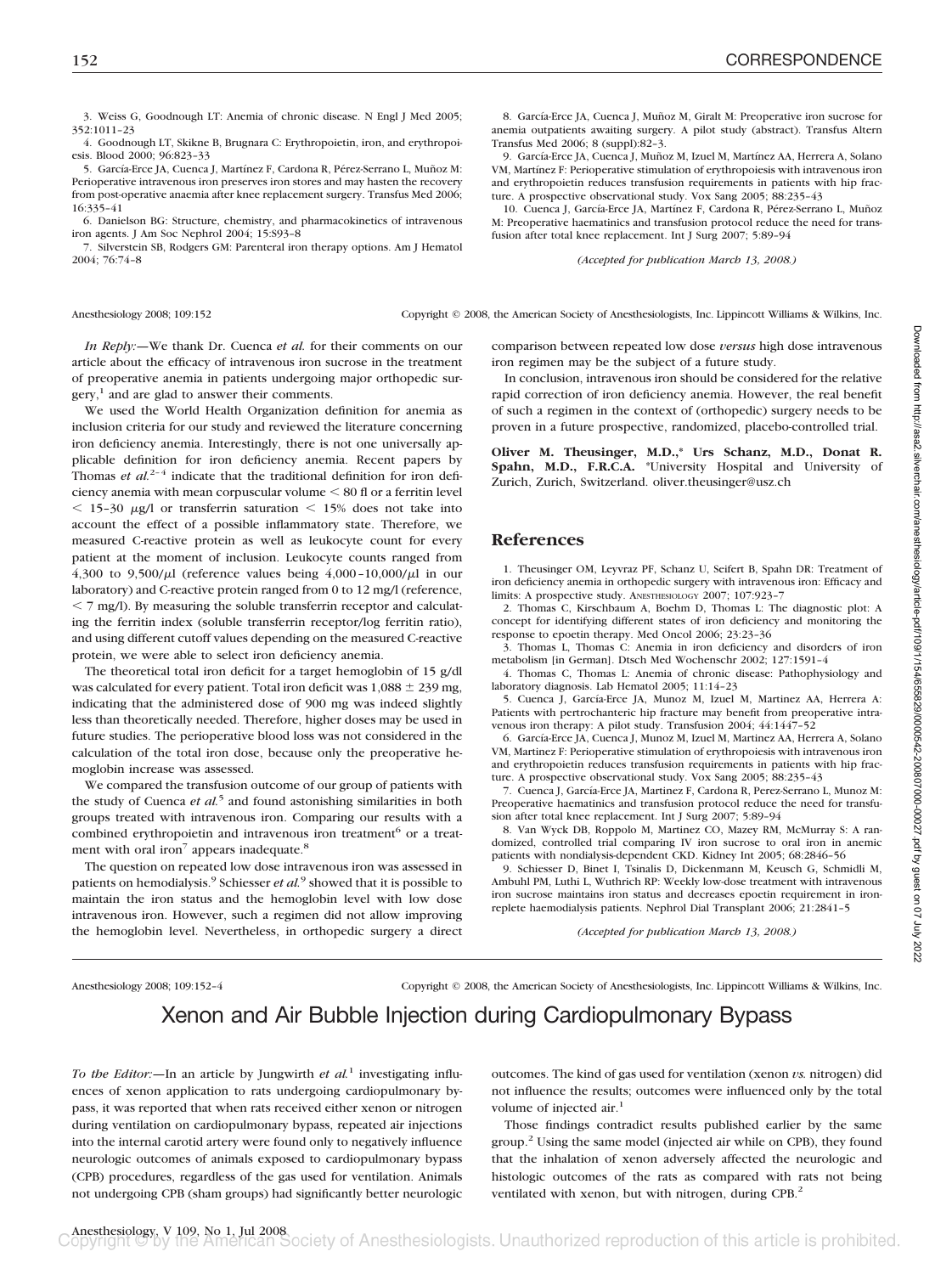The results of the group published in 2006 were also at variance with experimental studies having found:

- Only negligible small bubble expansion caused by xenon in a CPB circuit,
- Preclinical findings of beneficial effects of xenon for rats reducing neurologic damages in a comparable CPB model,
- $\cdot$  And no adverse effect of xenon delivered on CPB to humans.<sup>3-7</sup>

The different findings in both studies, as published by other groups, deserve some attention regarding the experimental procedures. It would also be beneficial to allow a few questions concerning some descriptions of experimental details to erase possible misunderstandings. Finally, the interpretations of the results could be discussed briefly. For a complete assessment, we have not only studied the publications from Jungwirth *et al.*, but also both doctoral theses on which the publications were based and which are published electronically by the academic library of the University of Munich.\*†

#### **Establishing and Validation of the Model**

The timeline of presenting and publishing all related papers is rather confusing to the author of this letter. The study published in 2006 is based on a doctoral thesis submitted by Carlsen JM to the veterinary faculty of the University of Munich. Its primary subject is neurologic outcome after xenon treatment in rats after CPB. The thesis submitted by Berkman was carried out to establish and validate the animal model,\*† and was submitted in Munich on the same day as the treatment study, but was made available to a broader audience not before 2007, 1 yr after the results were published.

#### **Title of the Studies**

"Xenon impairs neurocognitive and histologic outcome after cardiopulmonary bypass combined with cerebral air embolism in rats" contains two speculations that were not investigated: The bubbles' "distance of travel" and "time to rest" in the brain's vascular system are not known and were not investigated. Neither is it known whether persisting occlusions of the brain vessels were responsible for infarcts, found in histologic examinations. Any other factor known to negatively influence outcomes after CPB (*e.g.*, nonpulsatile flow, solid emboli, absence of cerebral autoregulation) at the least also could have been the cause of the troubles.

That the differences found between groups were caused by protective or destructive acting agents must take into account differences in adverse outcomes, which already were found in rats being treated with no significantly different agents. The causes of those varying outcomes in rats are extreme varieties of collateral brain perfusion. Another question concerns this detail: Cerebral infarct volumes were given as a mean  $\pm$  SD of 82.7  $\pm$  16.2 mm<sup>3</sup> in xenon animals and 33.2  $\pm$  19.1 mm<sup>3</sup> in controls.<sup>2</sup> In the corresponding doctoral thesis, these values are given as 82.7  $\pm$  51.3 mm<sup>3</sup> and 33.2  $\pm$  60.4 mm<sup>3</sup>, respectively.\*† Replacing the given SD with SEM values does not solve that problem.

#### **Selection Criteria of Animals, Entering Calculations**

"After CPB, animals demonstrating *severe neurologic dysfunction* were killed."<sup>2\*</sup>† "Animals not recovering from anesthesia after 3 h are subjected to brain death diagnostic and exsanguinated in deep isoflurane anesthesia. Animals exhibiting severe neurologic damage also are sacrificed during the first postoperative hours. In addition, euthanasia is carried out in animals showing clear signs of neurologic damage, *e.g.*, not being able to eat or drink."\*† It is described in ANESTHESIOLOGY that "after CPB all neurologic, cognitive, and behavioral test procedures were performed by an investigator, blinded for the treatment." It is not mentioned that prior to those test procedures an unknown number of animals presenting "severe neurologic dysfunctions" such as "not having recovered from anesthesia until 3 hours after CPB" were killed by the (unblinded) main investigators. It therefore cannot be excluded that this selection process was influenced by bias that makes all results questionable.

#### **Blood Pressures**

In the most recent paper, $1$  the mean arterial pressures of sham animals were between 105  $\pm$  18 mmHg after 45 min of CPB and 126  $\pm$  20 mmHg after 90 min of CPB. CPB-treated animals had mean arterial pressures of 81  $\pm$  16 mmHg after 45 min of CPB to a maximum of 86  $\pm$  20 mmHg after 90 min of CPB. At the same time, neurologic impairments were found to be more severe in CPB-treated animals, with no differences between groups.

In the authors' earlier paper, $2$  the lowest blood pressures occurred during the first 45 min of CPB in the xenon groups,  $71 \pm 15$  mmHg *versus* 88  $\pm$  22 in the CPB nitrogen animals, and the values were 76  $\pm$ 11 mmHg in the xenon group *versus*  $75 \pm 14$  mmHg in the nitrogen group at 90 min, the end of CPB. Sham animals during the same phase had mean arterial pressures between  $127 \pm 13$  and  $129 \pm 17$  mmHg during the same phases. Differences were found in neurologic outcomes comparing xenon to nitrogen animals submitted to CPB treatment. Duration of hypotensive phases was not given in any group. The authors only state that, "Hypotension is caused by the nature of CPB." Can it therefore be asked whether the titles of both papers are slightly misleading in assuming that "cerebral air emboli" have caused any negative outcomes in rats? Cerebral air embolism is an event that was not investigated in the animals. Instead, "air bubbles" were injected into carotid arteries, and the authors speculated that these occluded cerebral vessels.

Differences in outcomes were found only between groups with different mean arterial blood pressures during CPB. Other investigators have described other external factors that can influence blood pressure: Low temperatures or elevated hydrostatic pressures (mean arterial pressure, intracranial pressure) can decrease bubble size, high flow velocities can destroy bubbles and lead to "foaming" effects, and low blood velocities can lead bubbles to form large entities. $8-10$  In addition, low arterial blood pressures impair collateral perfusion of ischemic areas. Maintaining adequate blood pressure is one method to prevent neurologic damage during CPB and especially in cerebral embolism.<sup>11,12</sup> Hypotension, as remarked by the authors in both publications, may be caused by the "nature" of CPB. Should the "nature" of the anesthesiologist accept that fact without adequate reactions or therapeutic interventions, knowing that other investigators have published that the control of adequate levels of arterial blood pressures is mandatory during CPB with known gaseous embolic load?<sup>12</sup>

In summary, I would like to learn how severely the authors assessed the influences of differences in arterial blood pressures on the results and the interpretation of their studies. In addition, it would be interesting to know why animals displaying the most severe results were excluded from the study population, whether or not a blinded or nonblinded investigator carried out those exclusions, and how many animals in each group were excluded using that procedure.

<sup>\*</sup> Carlsen JM. Etablierung eines neuen Modells an der Ratte mit extrakorporaler Zirkulation und zerebralen Luftembolien wobei der Einfluss von Xenon auf neuropsychologische Leistungsfähigkeit und Mortalität mit untersucht werden soll. [Establishing a new model with cardiopulmonary bypass and cerebral embolism in rats under influence of xenon on neuropsychological efficiency and mortality.] Available at: http://edoc.ub.uni-muenchen.de/archive/00004564/01/ Carlsen\_Janette\_Maria.pdf. Accessed May 8, 2006.

<sup>†</sup> Berkmann J. Einfluss von Xenon auf zentralnervöse Leistungen nach extracorporealer Zirkulation mit zerebralen Luftembolien bei der Ratte. [Effects of xenon on cerebral outcome following cardiopulmonary bypass with cerebral air embolism in the rat.] Available at: http://edoc.ub.uni-muenchen.de/archive/ 00004124/01/Berkmann\_Jasmin.pdf. Accessed May 8, 2006.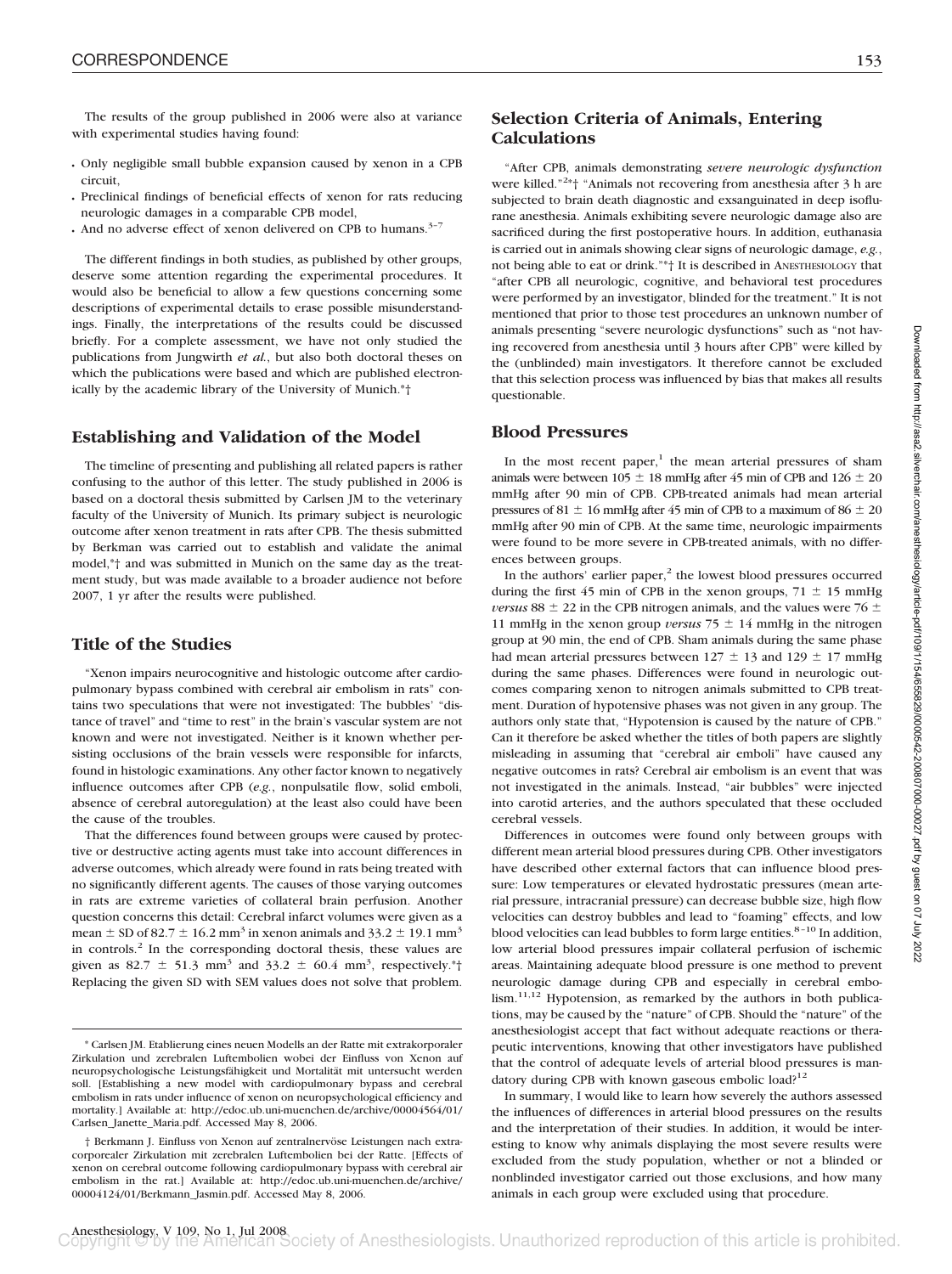**Thomas Marx, M.D.,** Anesthesia Research, Medical Gas Group, Air Liquide Research Center, Jouy-en-Josas Cedex, France. thomas-e.marx@airliquide.com

### **References**

1. Jungwirth B, Kellermann K, Blobner M, Schmehl W, Kochs EF, Mackensen GB: Cerebral air emboli differentially alter outcome after cardiopulmonary bypass in rats compared with normal circulation. ANESTHESIOLOGY 2007; 107:768–75

2. Jungwirth B, Gordan LM, Blobner M, Schmehl W, Kochs EF, Mackensen GB: Xenon impairs neurocognitive and histologic outcome after cardiopulmonary bypass combined with cerebral air embolism in rats. ANESTHESIOLOGY 2006; 104:770–6

3. Lockwood GG, Franks NP, Downie NA, Taylor KM, Maze M: Feasibility and safety of delivering xenon to patients undergoing coronary artery bypass graft surgery while on cardiopulmonary bypass: Phase I study. ANESTHESIOLOGY 2006; 104:458–65

4. Ma D, Yang H, Lynch J, Franks NP, Maze M, Grocott HP: Xenon attenuates bypass-induced neurologic and neurocognitive dysfunction in the rat. ANESTHESI-OLOGY 2003; 98:690–8

5. Grocott HP, Sato Y, Homi HM, Smith BE: The influence of xenon, nitrous

oxide and nitrogen on bubble expansion during cardiopulmonary bypass. Eur J Anaesth 2005; 22:353–8

6. Benavides R, Maze M, Franks NP: Expansion of gas bubbles by nitrous oxide and xenon. ANESTHESIOLOGY 2006; 104:299–302

7. Casey ND, Chandler J, Gifford D, Falter F: Microbubble production in an *in vitro* cardiopulmonary bypass circuit ventilated with xenon. Perfusion 2005; 20:145–50

8. Bull JL: Cardiovascular bubble dynamics. Crit Rev Biomed Eng 2005;33: 299–346.

9. Van Lieuw HD, Burkard MD: Bubbles in circulating blood: Stabilization and simulations of cyclic changes of size and content. J Appl Physiol 1995; 79:179–85

10. Seurynck SL, Brown NJ, Wu CW, Germino WG, Kohlmeir EK, Ingenito EP, Glucksberg MR, Barron AE, Johnson M: Optical monitoring of bubble size and shape in a pulsating bubble surfactometer. J Appl Physiol 2005; 99: 624–6

11. Gold JP: Importance of blood pressure regulation in maintaining adequate tissue perfusion during cardiopulmonary bypass. Semin Thorac Cardiovasc Surg 2001; 13:170–5

12. Mills NL, Ochsner JL: Massive air embolism during cardiopulmonary bypass. Causes, prevention, and management. J Thorac Cardiovasc Surg 1980; 80:708–17

*(Accepted for publication March 24, 2008.)*

Anesthesiology 2008; 109:154–5 Copyright © 2008, the American Society of Anesthesiologists, Inc. Lippincott Williams & Wilkins, Inc.

*In Reply:*—We are more than happy to resolve some of the misconceptions that may have been the primary motivation for Dr. Marx to write this letter. First of all, the two experimental studies under discussion were designed with the sole rationale to investigate the safety aspect of xenon when administered during cardiopulmonary bypass (CPB) in the presence of cerebral air emboli  $(CAE)^{1,2}$  To achieve this goal, we first established an appropriate disease model that incorporates CAE into an existing rodent model of CPB.2,3 Aiming to identify a suitable CAE volume that would allow for both a high degree of survival and a quantifiable cerebral injury, we selected a doseescalating approach to investigate the effect of various volumes of CAE during CPB on survival and gross neurologic injury.<sup>2</sup> This study will be further referred to as the "dose-finding study." Based on this work, we designed a second experiment (or "treatment study") that analyzed the effect of xenon on the primary outcome cognitive performance following CPB combined with CAE.<sup>1</sup>

We agree that the order of publication may have contributed to some of the confusion. However, knowing that the human study later published by Lockwood *et al.*<sup>4</sup> was ongoing, this sequence was chosen to ensure timely information about relevant safety concerns for the use of xenon during CPB in the presence of CAE. The subsequent delay in publication of the dose-finding study was primarily due to a lengthy review process.

We appreciate the opportunity to further discuss any differences in terms of study design and primary endpoints of our two studies, because this will allow us to demonstrate that the findings are far from controversial. The primary endpoint of the dose-finding study was survival with an aspired survival rate of about 50%. Therefore, all animals euthanized due to severe neurologic damage were included in the study and were not replaced. There was no difference in survival in animals exposed to xenon *versus* those exposed to nitrogen, but exposure to CPB was associated with lower survival rate compared with sham-operation.<sup>2</sup> Based on this dose-finding study, a CAE volume of  $0.3$   $\mu$ l associated with a mortality rate of only 1% was used in the treatment study. As expected, none of the animals in the treatment study showed severe neurologic injury requiring euthanasia, but two animals were excluded from further data analysis and consequently replaced because of the development of cervical hematoma and inspiratory stridor, a condition due to postoperative bleeding rather than neurologic injury. In agreement with the dose-finding study, there was

no difference between the xenon- and the nitrogen-treated animals in terms of survival rate in the treatment study.<sup>1</sup>

In the two studies discussed, neurologic outcome was evaluated as both gross neurologic function, reflecting the integrity of the motor cortex, and cognitive performance, mirroring hippocampal injury. Of note, these two outcomes represent two very different executive functions assessed with two distinct batteries of tests: Gross neurologic outcome was assessed with assays of prehensile traction and beam performance and cognitive function with the modified hole board test.

Gross neurologic function in the dose-finding study was worse in animals exposed to CPB compared with sham-operated animals but was not different between xenon and nitrogen groups (original fig.  $2<sup>2</sup>$ ) with identical findings in the treatment study (original fig.  $1^1$ ).

Cognitive function also was assessed in both studies. The modified hole board test was performed by two veterinarians, each acknowledged in the associated manuscripts. As mentioned by Dr. Marx, each veterinarian wrote a doctoral thesis in German. However, these theses will not be further discussed for several reasons: (a) They do not represent peer-reviewed publications; (b) they are written in German and are therefore not available to a broader audience; and (c) the results as represented in these theses are identical to those in the published manuscripts. Dr. Marx's confusion about potential differences between the manuscripts and their respective theses is mainly due to the fact that he mistakenly assigned the theses to the publications, meaning the thesis associated with the dose- finding study was assigned to the treatment study and *vice versa*. However, the dosefinding study was designed to treat cognitive function as secondary outcome to explore the feasibility of cognitive assessment in the context of the combined model of CAE and CPB. As discussed in the manuscript, significant limitations need to be considered when interpreting the results: (a) Owing to the study design, only 26 out of 60 animals were available for cognitive testing; (b) surviving animals were subjected to different CAE volumes; and (c) the multiple logistic regression analysis was based on cognitive outcomes on postoperative day seven and not on the entire observation period.<sup>2</sup> Taken together, it does not come as a surprise that no differences in cognitive outcome were seen among treatment groups (original fig.  $3^2$ ). In fact, the dose-finding study did not even demonstrate a difference in cognitive function between the CPB and the sham-operated groups. In contrast, the treatment study was designed to treat cognitive outcome as the primary endpoint. In that study, 10 surviving animals per group (exposed to CPB and CAE with constant volumes) had their cognitive Michael M. Todd, M.D., served as Handling Editor for this exchange. function assessed over 14 days with the modified hole board test.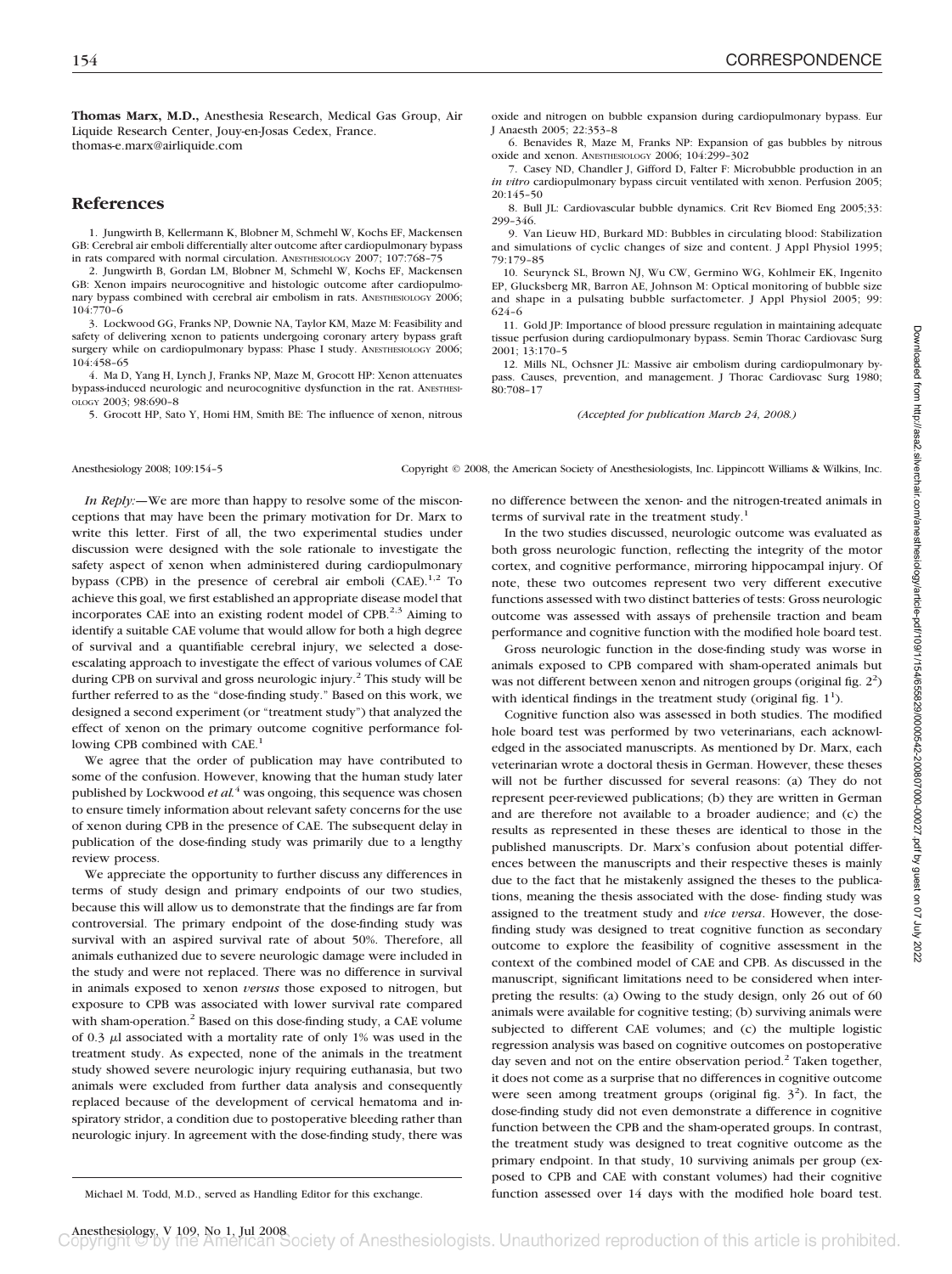Statistical analyses were not restricted to one single day, but rather applied to the entire observation period as routinely done when analyzing learning tasks. Therefore, the treatment study appears to be sufficiently powered to evaluate cognitive outcome as primary endpoint while demonstrating a worse outcome for animals treated with xenon.

We agree with Dr. Marx that the results of our treatment study differ from at least one clinical and one experimental study demonstrating no adverse effects of xenon delivery during CPB.<sup>1,4,5</sup> However, this does not surprise us, because our study is the first to experimentally address the impact of xenon on neurocognitive and histologic outcome following CAE during CPB. Several other differences apply: Ma *et al.*<sup>5</sup> did not integrate CAE into the rodent model of CPB, restricted the application of xenon to time on CPB, and used a different test to assess neurocognitive outcome. Although the recent small human study by Lockwood *et al.*<sup>4</sup> concluded that xenon could safely be delivered to coronary artery bypass grafting patients while on CPB, that study did not include a detailed postoperative neurologic and neurocognitive assessment. Our results are not in disagreement with the results of the cited *in vitro* studies, because they confirm the potential of xenon to expand air bubbles, albeit to a smaller extent compared with nitrous oxide.<sup>6,7</sup>

We agree with Dr. Marx that blood pressure is an important factor potentially affecting bubble size and collateral perfusion of the brain, and therefore take issue with his statement that animals exposed to CPB were documented to have lower blood pressures while on CPB. As illustrated in table 1 of the treatment study, there is no difference in mean arterial blood pressure (MAP) between the two CPB groups, regardless of xenon.<sup>1</sup> Clinically, hypotension during CPB does not appear to impact cognitive or neurologic function after cardiac surgery,<sup>8,9</sup> and autoregulation remains intact within a wide normal range of MAP (50 to 100 mmHg) as long as pH and arterial carbon dioxide are kept constant.10,11 In another clinical study investigating the effect of MAP on outcome, MAPs of 80–100 mmHg were assigned to the "high" MAP group whereas patients with MAPs of 50–60 mmHg during CPB were assigned to the "low" MAP group.<sup>12</sup> Therefore, Dr. Marx confuses the issue when considering MAP values of 70–80 mmHg during CPB in our study as "hypotensive." In conclusion, blood pressure may present an important contributing factor to an adverse cerebral outcome following cardiac surgery, but is unlikely to be the reason for an adverse cognitive outcome in the CPB group treated with xenon, as MAPs were comparable to rats subjected to CPB and ventilated with nitrogen.<sup>1</sup>

Although the kinetics and content of CAE were not studied directly, we believe that indirect information about xenon's effect on cerebral air emboli was generated in our treatment study<sup>1</sup>; therefore, we speculate—but do not conclude—that potential neuroprotective effects of xenon may have been masked by the effects of xenon on CAE. Critical physiologic parameters such as MAP and arterial  $PCO<sub>2</sub>$  were controlled and any selection bias was avoided by selecting a suitable CAE volume

We strongly believe that interpretation of data obtained from any model must always take into consideration the limitation of the model itself. Even the most sophisticated animal models likely will fail to simulate the clinical situation completely. Models such as ours only offer insights into certain aspects of clinical problems, and therefore one needs to use caution when making an interpretation or comparison.

**Bettina Jungwirth, M.D., Eberhard F. Kochs, M.D., G. Burkhard Mackensen, M.D.\*** \*Duke University Medical Center, Durham, North Carolina. b.mackensen@duke.edu

#### **References**

1. Jungwirth B, Gordan ML, Blobner M, Schmehl W, Kochs EF, Mackensen GB: Xenon impairs neurocognitive and histologic outcome after cardiopulmonary bypass combined with cerebral air embolism in rats. ANESTHESIOLOGY 2006; 104: 770–6

2. Jungwirth B, Kellermann K, Blobner M, Schmehl W, Kochs EF, Mackensen GB: Cerebral air emboli differentially alter outcome after cardiopulmonary bypass in rats compared with normal circulation. ANESTHESIOLOGY 2007; 107:768–75

3. Hindman BJ, Todd MM: Improving neurologic outcome after cardiac surgery. ANESTHESIOLOGY 1999; 90:1243–7

4. Lockwood GG, Franks NP, Downie NA, Taylor KM, Maze M: Feasibility and safety of delivering xenon to patients undergoing coronary artery bypass graft surgery while on cardiopulmonary bypass: Phase I study. ANESTHESIOLOGY 2006; 104:458–65

5. Ma D, Yang H, Lynch J, Franks NP, Maze M, Grocott HP: Xenon attenuates cardiopulmonary bypass–induced neurologic and neurocognitive dysfunction in the rat. ANESTHESIOLOGY 2003; 98:690–8

6. Grocott HP, Sato Y, Homi HM, Smith BE: The influence of xenon, nitrous oxide and nitrogen on gas bubble expansion during cardiopulmonary bypass. Eur J Anaesthesiol 2005; 22:353–8

7. Benavides R, Maze M, Franks NP: Expansion of gas bubbles by nitrous oxide and xenon. ANESTHESIOLOGY 2006; 104:299–302

8. Green A, White WD, HP G, J.P. M, Bar-Yosef S: Hypotension during cardiopulmonary bypass is not associated with cognitive decline after CABG [abstract]. Anesth Analg 2006; 102: SCA41

9. Van Wermeskerken GK, Lardenoye JW, Hill SE, Grocott HP, Phillips-Bute B, Smith PK, Reves JG, Newman MF: Intraoperative physiologic variables and outcome in cardiac surgery: Part II. Neurologic outcome. Ann Thorac Surg 2000; 69:1077–83

10. Rogers AT, Stump DA, Gravlee GP, Prough DS, Angert KC, Wallenhaupt SL, Roy RC, Phipps J: Response of cerebral blood flow to phenylephrine infusion during hypothermic cardiopulmonary bypass: Influence of Paco<sub>2</sub> management. ANESTHESIOLOGY 1988; 69:547–51

11. Newman MF, Croughwell ND, White WD, Lowry E, Baldwin BI, Clements FM, Davis RDJr, Jones RH, Amory DW, Reves JG: Effect of perfusion pressure on cerebral blood flow during normothermic cardiopulmonary bypass. Circulation 1996; 94: II353–7

12. Gold J, Charlson M, Williams-Russo P, Szatrowski T, Peterson J, Pirraglia P, Hartmann G, Yao F, Hollenberg J, Barbut D, Hayes J, Thomas S, Purcell M, Mattis S, Gorkin L, Post M, Krieger K, Isom O: Improvement of outcomes after coronary artery bypass. A randomized trial comparing intraoperative high *versus* low mean arterial pressure. J Thorac Cardiovasc Surg 1995; 110:1302–14

*(Accepted for publication March 24, 2008.)*

Anesthesiology 2008; 109:155–6 Copyright © 2008, the American Society of Anesthesiologists, Inc. Lippincott Williams & Wilkins, Inc.

# P6 Acupuncture Point Stimulation for Prevention of Postoperative Nausea and Vomiting

*To the Editor:—*We read with great interest the article by Arnberger *et*  $al<sup>1</sup>$  in which the authors successfully demonstrated a significant reduction in the incidence of nausea and vomiting, compared with a control group. It was interesting that a conventional nerve stimulator, which is readily available, was used for this purpose. The overall incidence of postoperative nausea and vomiting (PONV) was 61% in the control group. However, even with intervention, the frequency of PONV in the intervention group remained unacceptably high (45%). Although the use of transcutaneous acupressure stimulation for prevention of PONV has been reported previously, $^{2,3}$  it has not been shown that P6 stimulation would provide a reduction in PONV when given in combination with other prophylactic therapies. It was reported previously that the combination of acupressure and ondansetron had a 73% response rate, *versus* 40% for acupressure alone, when used for treatment of PONV.<sup>4</sup>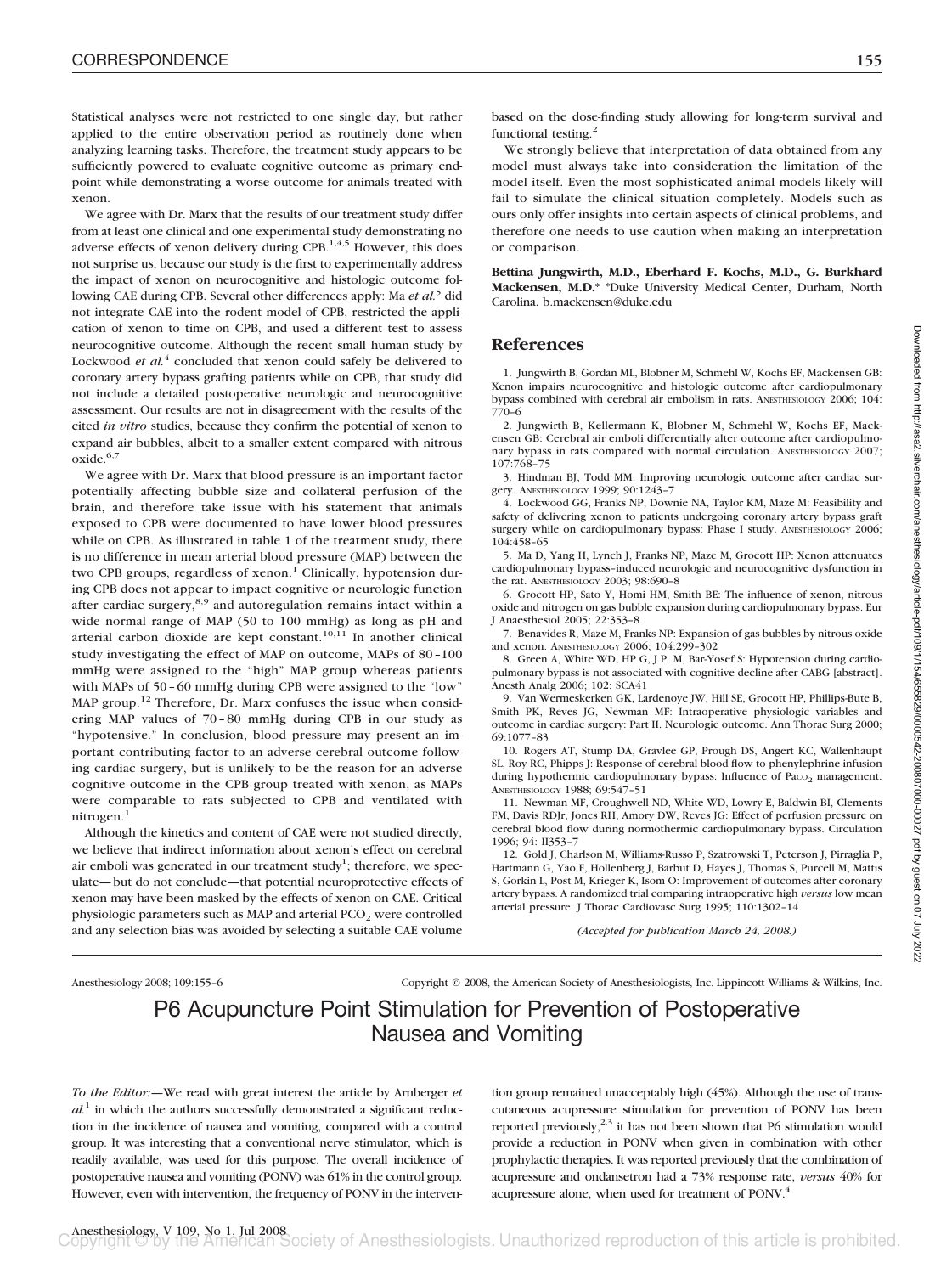Given the low cost of ondansetron, it has become standard practice at our institution to administer ondansetron prophylactically, often in combination with other standard therapies such as dexamethasone, to patients at risk for PONV who are undergoing general anesthesia. It would be of interest to repeat the study to determine whether P6 stimulation, when combined with prophylactic therapy such as ondansetron, would in fact further decrease rates of PONV. This would have greater applicability to the current standard of practice, in which most patients undergoing general anesthesia receive prophylaxis for prevention of PONV.

**Jason Schaechter, M.D., Steven M. Neustein, M.D.\*** \*Mount Sinai Medical Center, New York, New York. steve.neustein@mssm.edu

#### **References**

1. Arnberger M, Stadelmann K, Alischer P, Ponert R, Melber A, Greif R: Monitoring of neuromuscular blockade at the P6 acupuncture point reduces the incidence of postoperative nausea and vomiting. ANESTHESIOLOGY 2007; 107:903–8 2. Fan CF, Tanhui E, Joshi S, Trivedi S, Hong Y, Shevde K: Acupressure treatment for

prevention of postoperative nausea and vomiting. Anesth Analg 1997; 84:821–5 3. Turgut S, Ozalp G, Dikmen S: Acupressure for postoperative nausea and vomiting in gynaecological patients receiving patient-controlled analgesia. Eur J

Anaesthesiol 2007; 24:87–91 4. Coloma M, White P, Ogunnaike B: Comparison of acustimulation and ondansetron for the treatment of established postoperative nausea and vomiting. ANESTHESIOLOGY 2002; 97:1387–92

*(Accepted for publication March 26, 2008.)*

Anesthesiology 2008; 109:156 Copyright © 2008, the American Society of Anesthesiologists, Inc. Lippincott Williams & Wilkins, Inc.

# P6 Stimulation Is Different from Monitoring Neuromuscular Blockade

*To the Editor:*—Dr. Arnberger *et al.*<sup>1</sup> are to be commended for their study showing the efficacy of P6 stimulation in reducing the incidence of nausea and vomiting in female patients undergoing laparoscopic surgery. They stimulated the P6 acupuncture site by altering the technique that most anesthesiologists use to monitor neuromuscular blockade. Instead of placing the electrodes over the ulnar nerve, as is commonly done, they placed them over the median nerve. The median nerve innervates almost all of the muscles in the thenar eminence, including muscles responsible for abduction, flexion, and opposition of the thumb. Stimulating this variety of muscles of the thumb and its effect on interpretation and significance of accelerography data has not been extensively studied.

All patients were reversed identically with 0.4 mg of glycopyrrolate and 2.5 mg of neostigmine until 100% of twitch height was reached, but were extubated based on clinical signs of full recovery. Recovery detected clinically occurs earlier than electromyographic or accelerographic evidence of "full recovery." If the patients were extubated on the basis of clinical data, many awake patients would have to be stimulated with 50 ma of current for varying degrees of time until their twitch height returned to 100%. If the patients were kept intubated until a return to baseline of twitch height was seen, then the patients would have been anesthetized for varying lengths of time after their surgery and clinical recovery of neuromuscular blockade was observed. No mention is made of what happened to patients who never returned to baseline, had problems with the accelerography measurement, or had significant protocol violations such as conversion to an open procedure or missing data points.

The authors recognized that a single-twitch method of monitoring neuromuscular blockade is not often used. This is because doubleburst stimulation and train-of-four stimulation are more sensitive when qualitative methods of assessing residual neuromuscular blockade are employed. It is for these reasons that I must take issue with one of the concluding statements of the authors, that ". . . electrical stimulation of the P6 acupuncture point with monitoring neuromuscular blockade is simple and easy to perform, *without any danger to the patient* (emphasis added)." Changing standard neuromuscular monitoring techniques to reduce nausea and vomiting is laudable, as long as it does not diminish the clinician's ability to detect inadequate reversal. It is well established that incomplete reversal can be a cause of patient morbidity and mortality. Until well done studies are performed to show that this variation of monitoring is as effective in detecting inadequate reversal of neuromuscular blockade, labeling it as completely safe is premature.

**Scott B. Groudine, M.D.,** Albany Medical Center, Albany New York. groudis@mail.amc.edu

#### **Reference**

1. Arnberger M, Stadelmann K, Alischer P, Ponert R, Melber A, Greif R: Monitoring of neuromuscular blockade at the P6 acupuncture point reduces the incidence of postoperative nausea and vomiting. ANESTHESIOLOGY 2007; 107:903–8

*(Accepted for publication March 26, 2008.)*

Anesthesiology 2008; 109:156-7 Copyright © 2008, the American Society of Anesthesiologists, Inc. Lippincott Williams & Wilkins, Inc.

### The Role of Smoking History in the Development of Postoperative Nausea and Vomiting

*To the Editor:—*We congratulate Dr. Arnberger *et al.*<sup>1</sup> on their recent work using nerve stimulation at the P6 acupuncture site to reduce the incidence of postoperative nausea and vomiting (PONV). This is obviously an important clinical work that could influence the management and multimodal approach to PONV. However, we are concerned about the validity of the conclusions secondary to the disproportionately higher number of smokers in the treatment group. The reasons for this concern are as follows.

According to the recently published guidelines from the Society for Ambulatory Anesthesia, the risk factors for PONV fall into four criteria. These include patient risk factors, anesthesia risk factors, surgical risk factors, and type of surgery.<sup>2</sup> The three most important patient risk factors are female gender, prior history of PONV or motion sickness, and nonsmoking status. In Arnberger *et al.*,<sup>1</sup> they controlled very well for the gender (all patients female, as mentioned in the editorial) and the history of motion sickness risk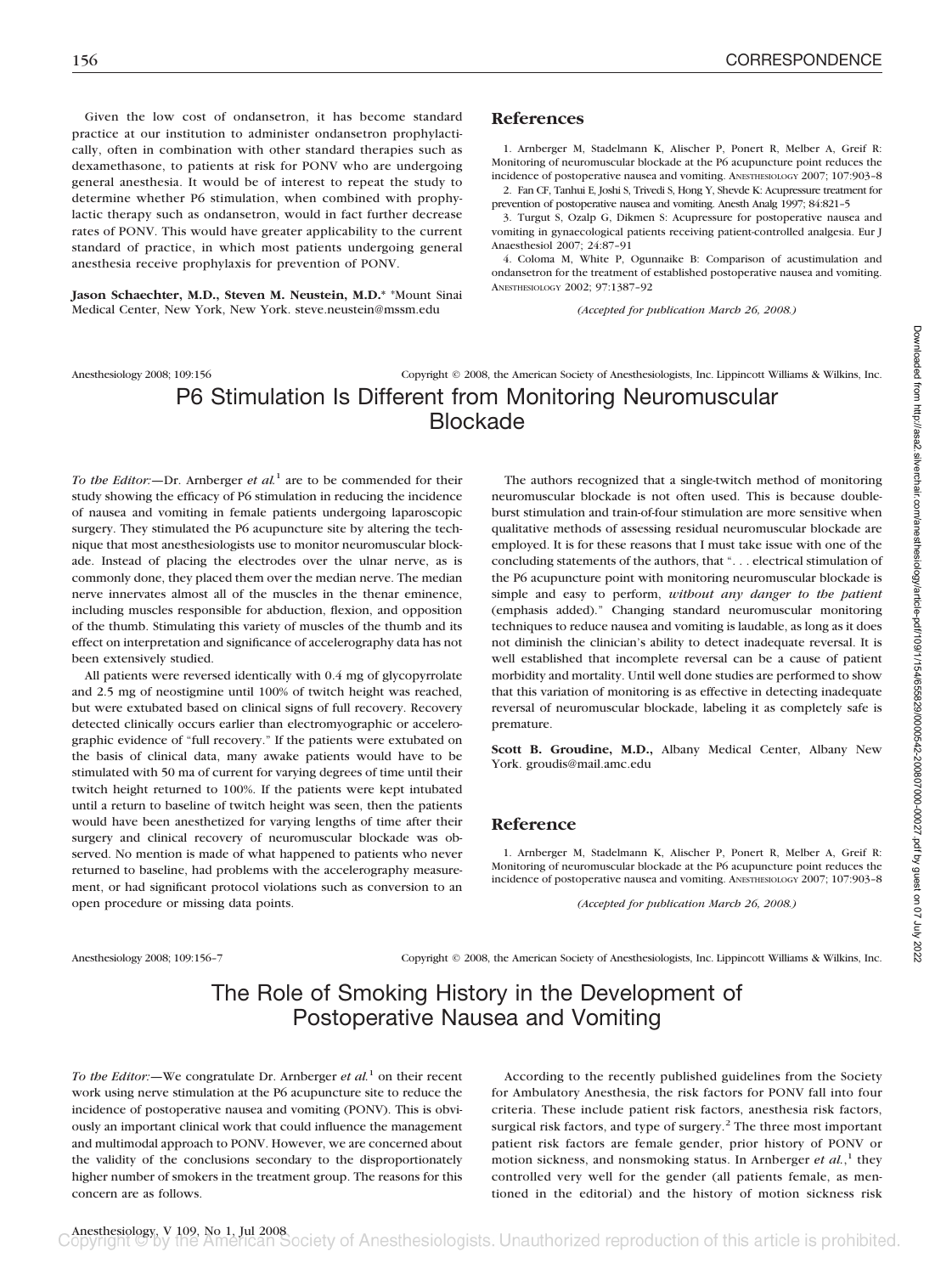factors ( $P = 0.37$ ). Of particular concern is the higher percentage of smokers in the treatment P6 group. Any descriptive statistics with a *P* value less than 0.15 should be accounted for as a potential confounder, especially if the variable is known to influence the dependent variable. It has been demonstrated in multiple randomized controlled studies that smoking decreases the incidence of PONV and having a higher percentage in the treatment group has a strong possibility of affecting the conclusion. A stratified random sample procedure would have been a much better option to achieve equal numbers of smokers in each group. Given that this was not the case, to account for this potential confounder, a logistic regression analysis should have been used to ensure that the higher percentage of smokers didn't affect the clinical outcome in this study.

Several studies have shown that smoking is an important risk factor in the development of PONV. A Canadian study retrospectively reviewed the charts for 16,000 patients postoperatively for over 2 yr in four teaching hospitals using a multiple logistic regression analysis to show that nonsmokers were 1.79 times more likely to develop PONV.<sup>3</sup> Stadler *et al.*<sup>4</sup> had a sample size three times higher than Arnberger *et al.*, <sup>1</sup> and showed that nonsmoking status was highly significant for both nausea and vomiting  $(P = 0.0070$  and 0.0074). In a Korean model derived from more than 5,000 patients, a multiple regression analysis showed that smoking status reduced PONV with an odds ratio of 2.0.<sup>5</sup>

The exact mechanism of smoking reducing the incidence of PONV is not fully explained; however, there are several potential explanations. Chronic exposure to one of the chemicals in tobacco may desensitize the patient to anesthetic gas or may a have direct antiemetic effect.<sup>6</sup> Another explanation is that the cytochrome p450 may Downloaded from http://asa2.silverchair.com/anesthesiology/article-pdf/109/1/154/655829/0000542-200807000-00027.pdf by guest on 07 July 2022 Downloaded from http://asa2.silverchair.com/anesthesiology/article-pdf/109/1/154/655829/0000542-200807000-00027.pdf by guest on 07 July 2022

be up-regulated in chronic smokers, which may increase metabolism of anesthetic agents and result in less PONV.7

In conclusion, we believe that the results of this study may be hampered by the uneven distribution of smokers in the treatment group. Our intent is to encourage further studies in the area and/or further statistical analysis performed to truly elucidate if this amazing effect is caused by this seemingly simple maneuver.

#### **Joseph Werner, M.D., Soledad Fernandez, Ph.D., Hamdy Awad, M.D.\*** \*The Ohio State University, Columbus, Ohio.

hamdy.elsayed-awad@osumc.edu

#### **References**

1. Arnberger M, Stadelmann K, Alischer P, Ponert R, Melber A, Greif R: Monitoring of neuromuscular blockade at the P6 acupuncture point reduces the incidence of postoperative nausea and vomiting. ANESTHESIOLOGY 2007; 107:903–8

2. Gan TJ, Meyer TA, Apfel CC, Chung F, Davis PJ, Habib AS, Hooper VD, Kovac AL, Kranke P, Myles P, Philip BK, Samsa G, Sessler DI, Temo J, Tramèr MR, Vander Kolk C, Watcha M: Society for Ambulatory Anesthesia: Society for Ambulatory Anesthesia guidelines for the management of postoperative nausea and vomiting. Anesth Analg 2007; 105:1615–28.

3. Cohen MM, Duncan PG, DeBoer DP, Tweed WA: The postoperative interview: Assessing risk factors for nausea and vomiting. Anesth Analg 1994; 78:7–16

4. Stadler M, Bardiau F, Seidel L, Albert A, Boogaerts JG: Difference in risk factors for postoperative nausea and vomiting. ANESTHESIOLOGY 2003; 98:46–52 5. Choi DH, Ko JS, Ahn HJ, Kim JA: A Korean predictive model for postoper-

ative nausea and vomiting. J Korean Med Sci 2005; 20:811–5 6. Hough M, Sweeney B: The influence of smoking on postoperative nausea

and vomiting. Anaesthesia 1998; 53:932–3 7. Chimbira W, Sweeney BP: The effect of smoking on postoperative nausea and vomiting. Anaesthesia 2000; 55:540–4

*(Accepted for publication March 26, 2008.)*

Anesthesiology 2008; 109:157–8 Copyright © 2008, the American Society of Anesthesiologists, Inc. Lippincott Williams & Wilkins, Inc.

*In Reply:—*We thank Drs. Neustein, Groudine, and Awad for their interest in our work on the effect of transcutaneous electrical stimulation of the P6 acupuncture point while neuromuscular blockade monitoring,<sup>1</sup> and would like to respond to their major comments about neuromuscular reversal and the use of stimulation modes as well as the potential confounder of nonsmoking as a trigger for postoperative nausea and vomiting (PONV).

Dr. Neustein notices a relatively high incidence of PONV in our study. We did a study in women using volatile anesthetics, which are well known PONV triggers.<sup>2</sup> We strongly agree that the reduction in nausea by the P6 stimulation plays an important role in a prophylactic multimodal antiemetic approach as proposed by Scuderi *et al.*3,4

All patients were reversed and extubated based on clinical signs of full recovery as is daily clinical practice at the hospital. No problems were found in any of the studied patients after extubation. The intention of the study was to reduce PONV by continuous monitoring of neuromuscular blockade over the P6 acupuncture point using singletwitch response during surgery. We thank Dr. Groudine for the comment that accelerography stimulated over the median nerve has not been extensively studied, and for noting that double-burst and trainof-four stimulation are more reliable in detecting residual blockade. For patient safety reasons, we also recommend changing from the singletwitch mode to one of the modes mentioned above, which is easy to do without harming the patient during recovery from neuromuscular blockade.

Conversion to open procedure occurred in five patients of the control group and in seven patients of the P6-stimulation group ( $P =$ 0.77, chi-square). We had only two problems with the accelerograph, and both were in the control group (ulnar nerve stimulation). The battery had to be replaced in both cases to continue the electrical stimulation.

Because we were concerned about trigger factors for PONV, we recorded risk factors that were evenly distributed between both groups; only smoking showed a higher difference of 11%. Dr. Awad is right that stratification would have omitted that, but stratifying for all of the major risk factors (PONV history, motion sickness, and smoking) would have complicated a rather simple study design. We assumed that our relatively large sample size would distribute all confounders equally in both groups. To assure that smoking was not a potential confounder affecting the outcome, we performed a multiple logistic regression analysis (including PONV history, motion sickness, postoperative opioid therapy, and smoking),<sup>5</sup> which revealed only the different stimulation side as a significant factor 0.028). Because no significant difference was found for the demographic and PONV-related data, we did not include that analysis in the original manuscript.

In summary, we would like to see further studies in this area using a multimodal prophylactic approach including acupuncture to reduce PONV. At the emergence from anesthesia, meticulous attention should be applied to avoid residuals of neuromuscular blockade using our approach. Smoking was evenly distributed between the ulnar nerve stimulation group and the P6-acupuncture stimulation group.

**Michael Arnberger, M.D., Robert Greif, M.D., M. M. E. Unibe,\*** \*University Hospital Bern, Bern, Switzerland, and Donauspital/SMZO, Vienna, Austria. robert.greif@insel.ch

#### **References**

1. Arnberger M, Stadelmann K, Alischer P, Ponert R, Melber A, Greif R: Monitoring of neuromuscular blockade at the P6 acupuncture point reduces the incidence of postoperative nausea and vomiting. ANESTHESIOLOGY 2007; 107:903–8

2. Apfel CC, Korttila K, Abdalla M, Kerger H, Turan A, Vedder I, Zernak C, Danner K, Jokela R, Pocock SJ, Trenkler S, Kredel M, Biedler A, Sessler DI,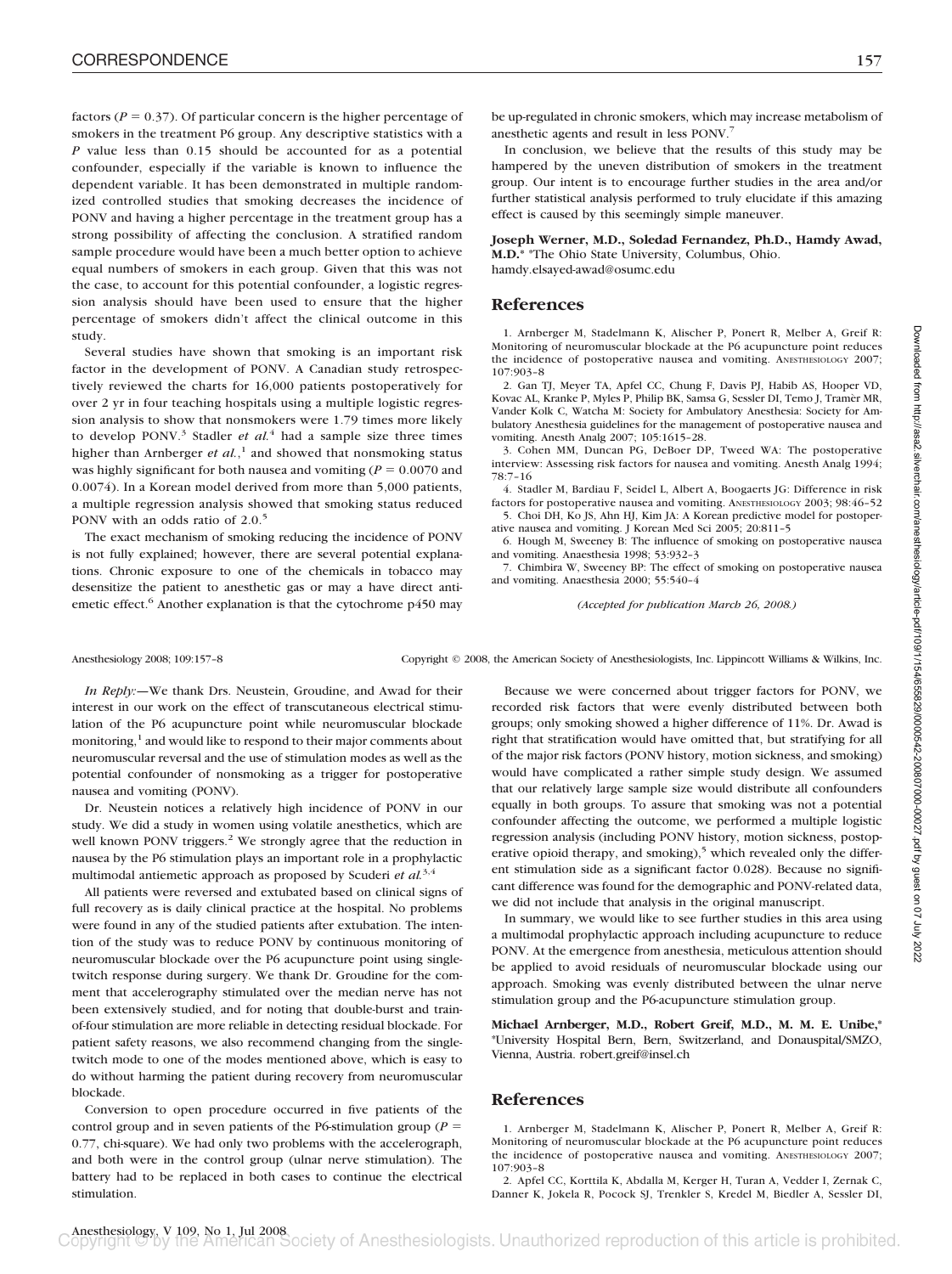Roewer N: IMPACT Investigators: A factorial trial of six interventions for the prevention of postoperative nausea and vomiting. N Engl J Med 2004;350: 2441–51

3. Scuderi PE, James RL, Harris L, Mims GR III: Multimodal antiemetic management prevents early postoperative vomiting after outpatient laparoscopy. Anesth Analg 2000; 91:1408–14

4. Scuderi PE: P6 stimulation: A new approach to an ancient technique. ANESTHESIOLOGY 2007; 107:870–2

5. Apfel CC, Roewer N, Korttila K: How to study postoperative nausea and vomiting. Acta Anaesthesiol Scand 2002; 46:921–8

*(Accepted for publication March 26, 2008.)*

Anesthesiology 2008; 109:158 Copyright © 2008, the American Society of Anesthesiologists, Inc. Lippincott Williams & Wilkins, Inc. ANESTHESIOLOGY, Its Mission, and 2007's "Best" Articles

*To the Editor:*—I read with interest the synopsis<sup>1</sup> of important research contributions published in ANESTHESIOLOGY during 2007 as chosen by the Editor-in-Chief and members of the Editorial Board. Two troubling issues raised by this article<sup>1</sup> deserve comment. First, as a former Associate Editorial Board Member (1999–2005), I was surprised to read that the mission statement of the journal as described in the article does not contain the word "anesthesiology" or any of its derivatives, instead advocating the advancement of the "science and practice of perioperative, critical care, and pain medicine."<sup>1</sup> While this stated mission may be a noble one, it is important to acknowledge that ANESTHESIOLOGY is the official journal of the American Society of Anesthesiologists, not the American Society of Perioperative, Critical Care, and Pain Medicine. The article's authors are faculty members in Departments of Anesthesiology or Anesthesia, and those who are physicians are certified by the American Board or European Academy of Anesthesiology. Omitting "anesthesiology" or "anesthesia" from the

mission statement of ANESTHESIOLOGY seems to be a denial of our specialty's identity.

Second, I'm uncertain of the value of highlighting a few selected articles. All of the investigators who present their research findings in ANESTHESIOLOGY deserve our gratitude for their efforts.<sup>1</sup> The anesthesiologists who read ANESTHESIOLOGY are intelligent professionals who should be able to independently evaluate which contributions in each issue may be of significance. I would appreciate hearing from the Editors the reasons that they felt such an article was necessary.

**Paul S. Pagel, M.D., Ph.D.,** Clement J. Zablocki Veterans Affairs Medical Center, Milwaukee, Wisconsin. pspagel@mcw.edu

#### **Reference**

1. Eisenach JC, Borgeat A, Bosnjak ZJ, Brennan TJ, Kersten JR, Kochs EF, Weiner-Kronish JP. 2007 in review: A dozen steps forward in anesthesiology. ANESTHESIOLOGY 2008;108:149–55

*(Accepted for publication April 10, 2008.)*

Anesthesiology 2008; 109:158 Copyright © 2008, the American Society of Anesthesiologists, Inc. Lippincott Williams & Wilkins, Inc.

*In Reply:—*I thank Dr. Pagel for his continuing service to the Journal in raising these issues, and for providing me another opportunity to describe the mission of the Journal. Why does the word "anesthesiology" not appear in the mission statement for this journal? To the current Editorial Board of the Journal and myself, anesthesiology is the practice of medicine—perioperative, pain, and critical care medicine. I am not ashamed of the name of our specialty, but chose to subdivide it into its three central aspects in the mission statement and in the new organization of the table of contents of the Journal.

Michael M. Todd, M.D., served as Handling Editor for this exchange.

As regards the Year in Review article,<sup>1</sup> I agree with Dr. Pagel that determining which articles best meet our mission statement is a subjective process, just like the peer review that aims to identify the most important observations with the greatest likelihood to advance our understanding and the care of our patients. Only approximately 30% of submitted manuscripts meet these criteria and are published in the Journal. We attempt to serve our readership by utilizing the best and brightest in our specialty, including Dr. Pagel, to make this selection, and to further highlight and translate the importance of these findings through editorials, placement on the home page of the Journal, and an active press release program. I recognize that our readers are busy and

may miss some articles, and a major goal of the 2007 Year in Review article was to highlight articles that the Editorial Board and I felt were of particular importance, often of immediate clinical relevance.

As an aside, I might add that the Year in Review article originally was not indexed in Medline, which has a policy excluding articles that attempt to increase a journal's impact factor by reviewing and citing the journal's own articles. When we pointed out to Medline officials that we had deliberately altered our own journal's style to purposefully not cite the articles in this review, they recognized that this article was of interest and utility to our readership and agreed to index it.

**James C. Eisenach, M.D.,** Wake Forest University School of Medicine, Winston-Salem, North Carolina. editor-in-chief@anesthesiology.org

#### **Reference**

1. Eisenach JC, Borgeat A, Bosnjak ZJ, Brennan TJ, Kersten JR, Kochs EF, Weiner-Kronish JP: 2007 in review: A dozen steps forward in Anesthesiology. ANESTHESIOLOGY 2008; 108:149–55

*(Accepted for publication April 10, 2008.)*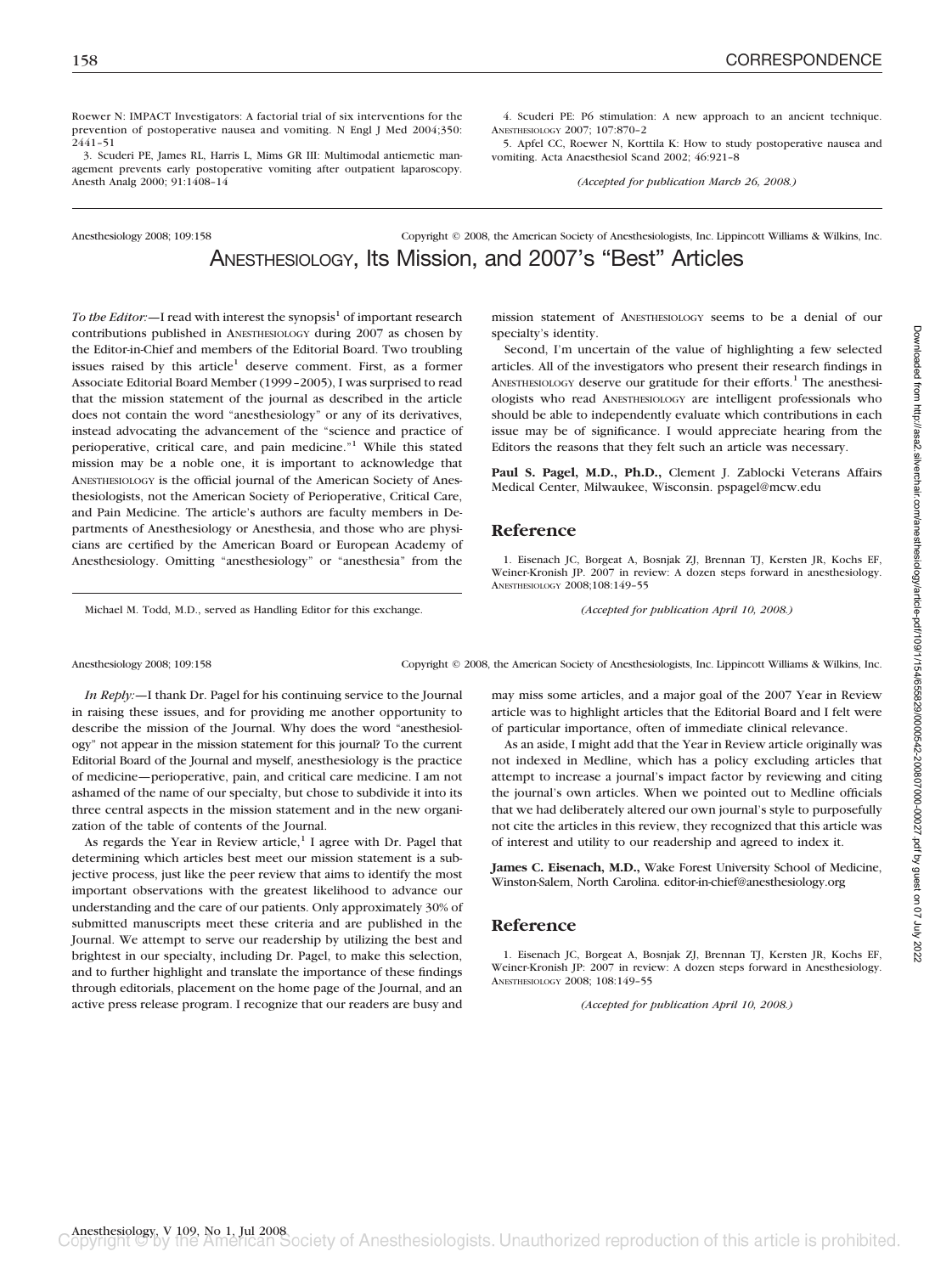## Maneuver to Relieve Kinking of the Endotracheal Tube in a Prone Patient

*To the Editor:—*We would like to report a case of intraoperative kinking of the endotracheal tube  $(ETT)^1$  in a prone patient and a unique maneuver to restore its patency.

A 52-yr-old female was undergoing craniotomy for tumor resection in the prone position. A 7.5-mm polyvinyl ETT was placed without difficulty and secured at 21 cm at the teeth. The esophageal temperature was 36.6°C when peak airway pressures began to rise. Examination revealed an ETT that would not allow passage of a small flexible suction catheter beyond 19 cm, the point at which the pilot balloon line inserts. Extubation over a tube changer and then reintubating was considered, but rejected, because it was believed that even a smaller diameter tube changer would not fit through the kinked ETT. Given that the patient was prone and in pins with an open cranium, we felt it would have been difficult to return the patient to a supine position to troubleshoot the ETT obstruction.

A Berman intubating airway (Vital Signs, Totowa, NJ), often used as an aid to fiber-optic intubations, was spread longitudinally, lubricated, passed over the ETT, then slowly pushed into the mouth until the kinked area of the ETT was approximately in the middle of the Berman airway, thereby immediately relieving the kink. The case proceeded without further difficulty.

One need not remove the ETT connector, but should be careful not to pinch or tear the pilot balloon line. As can be seen in the figures, the Berman airway has a "hinged" side (fig. 1) and an open side. A partially inserted ETT is shown in figure 2. Because of dependent edema in airway tissues, lips, and tongue that often occurs after prolonged time in the prone position, one may deflate the ETT cuff and extubate through the Berman airway, leaving it in place to aid ventilation. The Berman airway comes in multiple sizes to accommodate larger or smaller ETTs.

**L. Lazarre Ogden, M.D.,\* James A. Bradway, M.D.** \*University of Utah School of Medicine, Salt Lake City, Utah. rachael.choza@hsc.utah.edu

#### **Reference**

1. Hübler M, Petrasch F: Intraoperative kinking of polyvinyl endotracheal tubes. Anesth Analg 2006; 103:1601–2





**Fig. 1. Berman airway showing hinged side.**



**Fig. 2. Endotracheal tube partially inserted into Berman airway.**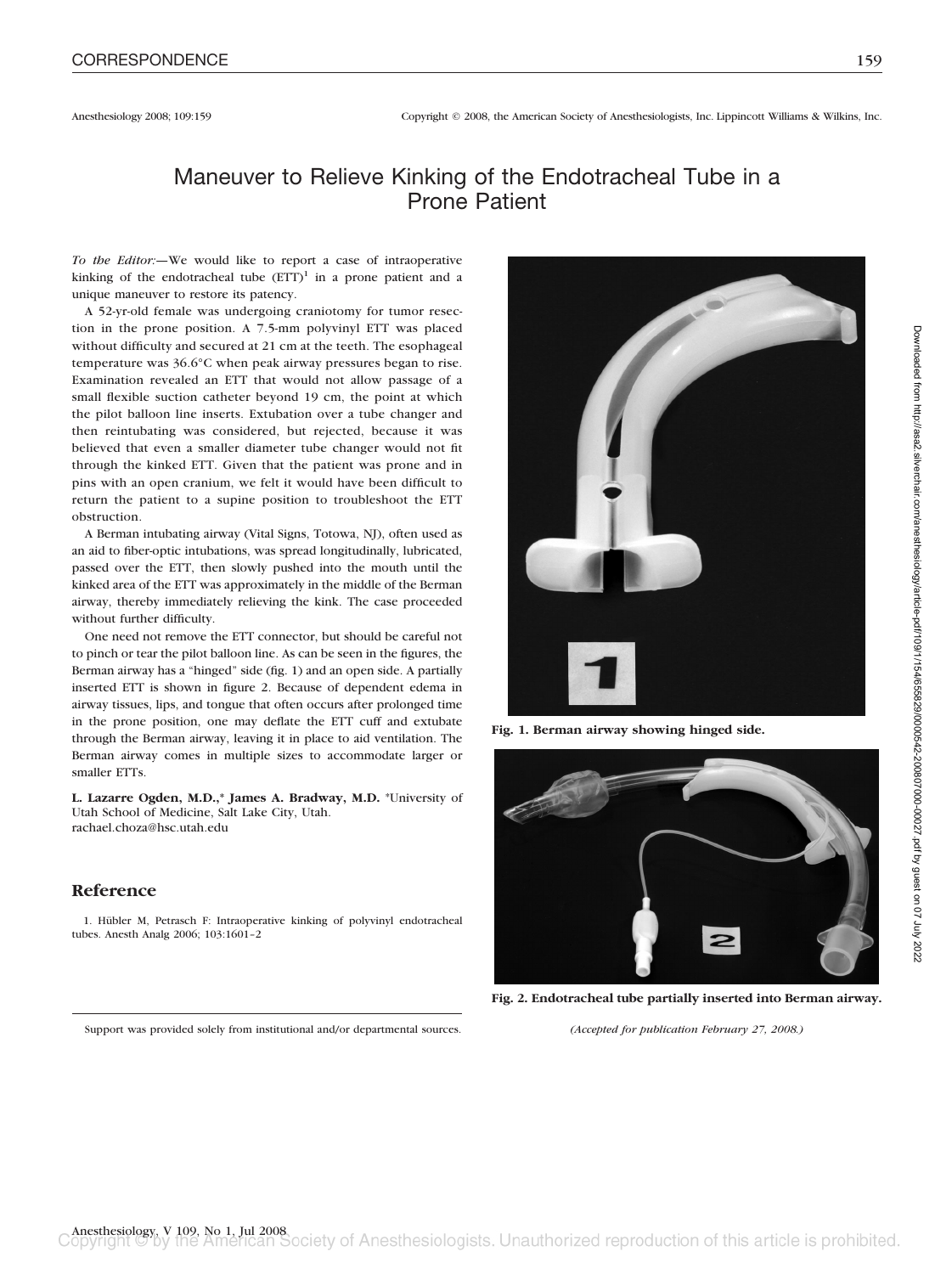Anesthesiology 2008; 109:160–1 Copyright © 2008, the American Society of Anesthesiologists, Inc. Lippincott Williams & Wilkins, Inc.

## Low Plasma Fibrinogen Levels with the Clauss Method during Anticoagulation with Bivalirudin

*To the Editor:—*Bivalirudin is a bivalent direct thrombin inhibitor (DTI) with a plasma half-life of approximately 25 min. It is increasingly used as a heparin alternative in percutaneous coronary intervention procedures,<sup>1</sup> and in cardiac surgical patients with heparin-induced thrombocytopenia.<sup>2,3</sup> The anticoagulant effect of bivalirudin usually is monitored with activated clotting time, but the utility of viscoelastic monitors, including Thrombelastograph® or thromboelastometry (*e.g.*, ROTEM®; Pentapharm, Munich, Germany), has been recently demonstrated by us and the other group.<sup>4,5</sup> We herein describe a case in which bivalirudin monitoring with ROTEM® was found useful. A 68yr-old, 110-kg female was diagnosed with acute myocardial infarction. The cardiac catheterization showed ostial occlusion of left anterior descending artery, 90% stenosis of right coronary artery, and 40% stenosis of circumflex artery. Past medical history was notable for hypertension, hypercholesterolemia, type II diabetes, chronic anemia, and mild cirrhosis. Given her previous history of heparin-induced thrombocytopenia and persistent antibody titer on admission, she was treated with argatroban infusion at 0.5  $\mu$ g · kg · min until 4 h before the scheduled off-pump coronary bypass graft surgery. Baseline laboratory results showed hematocrit 33.3%, platelet  $111 \times 10^3/\text{mm}^3$ , fibrinogen 432 mg/dl, partial thromboplastin time 73.8 s, and celite-activated clotting time 188 s. For anticoagulation, bivalirudin was given at 0.75 mg/kg, followed by infusion at  $0.75$  mg·kg·h, according to her ideal body weight (70 kg). This regimen maintained activated clotting time above 400 s, and delayed tissue factor induced thrombus formation on ROTEM® (fig. 1A). Bivalirudin infusion was stopped at the beginning of proximal anastomoses, and laboratory values were hematocrit 21%, platelet  $103 \times 10^3/\text{mm}^3$ , and activated clotting time 278 s at the end of three-vessel bypass procedure. Two units of packed red blood cells were administered, and infusion of tranexamic acid  $2 \text{ mg} \cdot \text{kg} \cdot \text{h}$  was started. Notably, the plasma fibrinogen level using the modified Clauss method (BCS®, Dade Behring, Deerfield, IL) was reported at that time as less than 60 mg/dl, but the ROTEM®-based fibrinogen assay (maximal clot formation of FibTEM® [Pentapharm, Munich, Germany]) indicated functional fibrinogen level<sup>6</sup> throughout the bivalirudin infusion (fig. 1A). The postoperative chest tube drainage was 180 ml over 12 h.

To evaluate the effect of direct thrombin inhibitors (DTIs) on the fibrinogen measurements using the modified Clauss method, argatroban, bivalirudin, lepirudin, and heparin at various concentrations were added *in vitro* to the pooled human plasma, (CRYOcheck lot No. A1044; PrecisionBioLogic, Dartmouth, Nova Scotia). The concentrations of DTIs and heparin used in our study span from therapeutic to supratherapeutic levels according to the reported plasma (molar) concentrations; argatroban 1-5  $\mu$ g/ml (2-10  $\mu$ M), bivalirudin 2-20  $\mu$ g/ml (1-10  $\mu$ M), lepirudin 1-5  $\mu$ g/ml (0.15-0.75  $\mu$ M), and heparin 0.4-4 U/ml.<sup>7-9</sup> The measured fibrinogen level in the presence of three DTIs and heparin was progressively lowered in the BCS® system relative to the baseline measurement (311  $\pm$  7.6 mg/dl), and it also was affected to a lesser extent in the STA-R Evolution® system (Diagnostica-Stago, Parsippany, NJ) (table 1). The fibrinogen measurements using the maximal clot formation parameter of ROTEM® were unchanged when the spiked plasma samples were recalcified and activated with tissue factor, although DTIs delayed the clotting process (fig. 1B). Because bovine thrombin is used as a reagent for these assays based on the modified Clauss method,<sup>10</sup> test results are susceptible to antithrombin





**Fig. 1.** *A* **Thromboelastometry (ROTEM®; Pentapharm, Munich, Germany) tracings during bivalirudin anticoagulation. Native** whole blood samples  $(300 \mu l)$  were triggered with 20  $\mu l$  of the **commercial tissue factor reagent EXTEM (Pentapham). FibTEM® assays were performed similarly with the addition of cytochalasin D to exclude platelet interactions with polymerized fibrin. It is notable that blood clotting (***i.e.***, fibrin polymerization) occurs even after the bolus bivalirudin injection after a delay.** *B* **Thromboelastometry (ROTEM®) tracings in pooled plasma spiked with argatroban or bivalirudin. Plasma samples (300 l)** were triggered with 20  $\mu$ l of EXTEM reagent and CaCl<sub>2</sub>. The **onset of fibrin polymerization was more delayed with argatroban at 10 g/ml than bivalirudin at 20 g/ml due to lesser molar** concentration of the latter (20  $\mu$ M *vs.* 10  $\mu$ M). The maximal clot **formation reaches the same level over time.**

effects of DTIs and heparin. This effect was more evident at therapeutic concentrations of bivalirudin tested when using the BCS® system compared with STA-R® (table 1). The difference may be attributed to the clot detection mechanisms, or different amounts of exogenous thrombin added for clotting. The BCS® system derives fibrinogen levels using photo-optical turbidity changes, whereas STA-R® magnetically senses an increased viscosity due to clotting using the pendulum motion of a steel ball. The rate of change in turbidity (*i.e.*, fibrin polymerization) is clearly affected by DTIs, particularly argatroban (table 1). The STA-R® and ROTEM® maximal clot formation seem to be less susceptible to DTIs, due to their viscosity detection mechanisms, but  $\alpha$ -angle of ROTEM®, which reflects the rate of fibrin polymerization, is reduced by DTIs (fig. 1B).<sup>4,5,11</sup> Our present data demonstrate that fibrinogen measurements are affected in the order of argatroban bivalirudin  $>$  lepirudin for the BCS<sup>®</sup> method. Because the molecular weight of argatroban (527 Da) is much smaller than that of bivalirudin and lepirudin (2,180 Da and 6,980 Da, respectively), exogenously Support was provided solely from institutional and/or departmental sources. added thrombin for the fibrinogen assay is more inhibited in the molar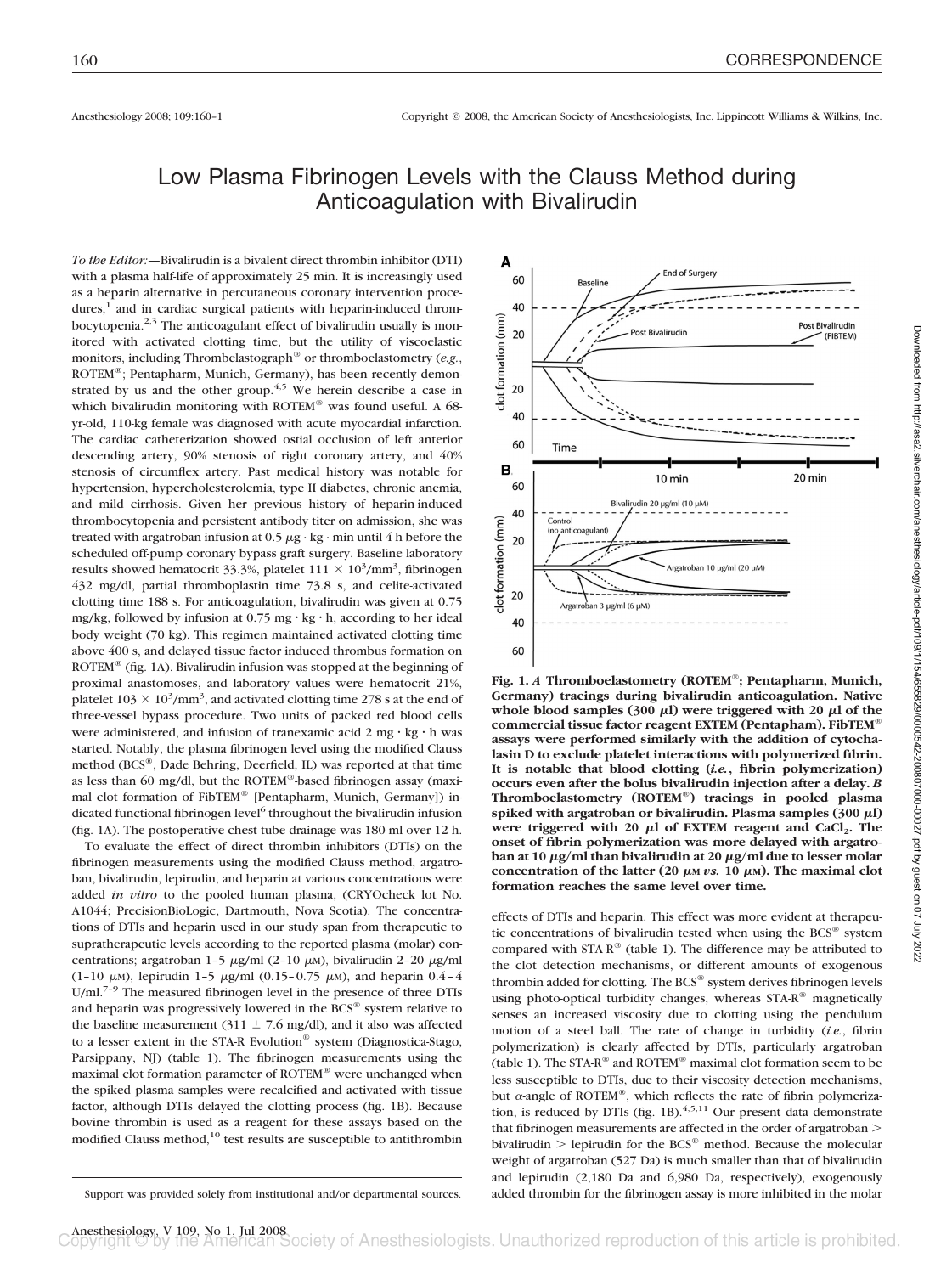**Table 1. Plasma Fibrinogen Levels according to the Clauss Method**

| Argatroban   |                    |                  | <b>Bivalirudin</b>                            |                   | Lepirudin          |                   | Heparin |                             |            |
|--------------|--------------------|------------------|-----------------------------------------------|-------------------|--------------------|-------------------|---------|-----------------------------|------------|
| $\mu$ g/ml   | $BCS^{\circledR}$  |                  | Stago BCS <sup>®</sup> Stago BCS <sup>®</sup> |                   |                    |                   |         | Stago U/ml BCS <sup>®</sup> | Stago      |
| 0<br>1       | 304<br>197         | 311<br>307       | 317<br>238                                    | 307<br>299        | 303<br>252         | 322<br>300        | O<br>2  | 311<br>314                  | 309<br>302 |
| 3<br>5<br>10 | < 60<br>< 60<br>60 | 251<br>172<br>60 | 141<br>60<br>$\,<\,$<br>60<br>←               | 283<br>264<br>232 | 230<br>157<br>< 60 | 296<br>299<br>264 | 4<br>8  | 285<br>165                  | 300<br>297 |

The Clauss method of fibrinogen determinations (in mg/dl) was performed in duplicate according to the manufacturer's instructions using the BCS® (Dade Behring, Deerfield, IL) and STA-R Evolution® (Diagnostica-Stago, Parsippany, NJ) systems. Reported fibrinogen levels below detection limits are indicated as "< 60."

excess of argatroban. Similarly, Warkentin *et al.*<sup>12</sup> previously demonstrated that DTIs affect prothrombin time in a molar concentration dependent manner, thus therapeutic concentrations of argatroban prolong prothrombin time more than bivalirudin and lepirudin. Heparin also affects fibrinogen measurements, but less extensively than lepirudin (table 1). Presently, there is no antidote for anticoagulation with DTIs. Low fibrinogen levels during DTI therapy may worsen bleeding because all DTIs compete with fibrinogen for thrombin. The maintenance of fibrinogen levels is critical in achieving hemostasis after cardiac surgery.<sup>13,14</sup>

In summary, we demonstrate the turbidmetric fibrinogen assay is particularly affected by DTIs, and falsely low fibrinogen levels are reported during bivalirudin anticoagulation. The modified thromboelastometry using abciximab or cytochalasin D can be used to assess functional fibrin polymerization, and it may be useful for evaluating hemostatic function and recovery from bivalirudin therapy.<sup>5,6,15</sup>

**Ross J. Molinaro, Ph.D., M.T.(A.S.C.P.), Fania Szlam, M.M.Sc., Jerrold H. Levy, M.D., Corinne R. Fantz, Ph.D., Kenichi A. Tanaka, M.D., M.Sc.\*** \*Emory University School of Medicine, Atlanta, Georgia. kenichi.tanaka@emoryhealthcare.org

#### **References**

1. Lincoff AM, Kleiman NS, Kereiakes DJ, Feit F, Bittl JA, Jackman JD, Sarembock IJ, Cohen DJ, Spriggs D, Ebrahimi R, Keren G, Carr J, Cohen EA, Betriu A, Desmet W, Rutsch W, Wilcox RG, de Feyter PJ, Vahanian A, Topol EJ: Long-term efficacy of bivalirudin and provisional glycoprotein IIb/IIIa blockade *versus*

heparin and planned glycoprotein IIb/IIIa blockade during percutaneous coronary revascularization: REPLACE-2 randomized trial. JAMA 2004; 292:696–703

2. Merry AF, Raudkivi PJ, Middleton NG, McDougall JM, Nand P, Mills BP, Webber BJ, Frampton CM, White HD: Bivalirudin *versus* heparin and protamine in off-pump coronary artery bypass surgery. Ann Thorac Surg 2004; 77:925–31

3. Dyke CM, Koster A, Veale JJ, Maier GW, McNiff T, Levy JH: Preemptive use of bivalirudin for urgent on-pump coronary artery bypass grafting in patients with potential heparin-induced thrombocytopenia. Ann Thorac Surg 2005; 80:299– 303

4. Nielsen VG, Steenwyk BL, Gurley WQ, Pereira SJ, Lell WA, Kirklin JK: Argatroban, bivalirudin, and lepirudin do not decrease clot propagation and strength as effectively as heparin-activated antithrombin *in vitro*. J Heart Lung Transplant 2006; 25:653–63

5. Tanaka KA, Szlam F, Sun HY, Taketomi T, Levy JH: Thrombin generation assay and viscoelastic coagulation monitors demonstrate differences in the mode of thrombin inhibition between unfractionated heparin and bivalirudin. Anesth Analg 2007; 105:933–9

6. Lang T, Toller W, Gutl M, Mahla E, Metzler H, Rehak P, Marz W, Halwachs-Baumann G: Different effects of abciximab and cytochalasin D on clot strength in thrombelastography. J Thromb Haemost 2004; 2:147–53

7. Jang I-K, Lewis BE, Matthai WH Jr, Kleiman NS: Argatroban anticoagulation in conjunction with glycoprotein IIb/IIIa inhibition in patients undergoing percutaneous coronary intervention: An open-label, nonrandomized pilot study. J Thromb Thrombolysis 2004; 18:31-7

8. Koster A, Chew D, Grundel M, Bauer M, Kuppe H, Spiess BD: Bivalirudin monitored with the ecarin clotting time for anticoagulation during cardiopulmonary bypass. Anesth Analg 2003; 96:383–6

9. Despotis GJ, Joist JH, Hogue CW Jr, Alsoufiev A, Joiner-Maier D, Santoro SA, Spitznagel E, Weitz JI, Goodnough LT: More effective suppression of hemostatic system activation in patients undergoing cardiac surgery by heparin dosing based on heparin blood concentrations rather than ACT. Thromb Haemost 1996; 76:902–8

10. Tan V, Doyle CJ, Budzynski AZ: Comparison of the kinetic fibrinogen assay with the von Clauss method and the clot recovery method in plasma of patients with conditions affecting fibrinogen coagulability. Am J Clin Pathol 1995; 104: 455–62

11. Chakroun T, Gerotziafas GT, Seghatchian J, Samama MM, Hatmi M, Elalamy I: The influence of fibrin polymerization and platelet-mediated contractile forces on citrated whole blood thromboelastography profile. Thromb Haemost 2006; 95: 822–8

12. Warkentin TE, Greinacher A, Craven S, Dewar L, Sheppard J-AI, Ofosu FA: Differences in the clinically effective molar concentrations of four direct thrombin inhibitors explain their variable prothrombin time prolongation. Thromb Haemost 2005; 94:958–64

13. Blome M, Isgro F, Kiessling AH, Skuras J, Haubelt H, Hellstern P, Saggau W: Relationship between factor XIII activity, fibrinogen, haemostasis screening tests and postoperative bleeding in cardiopulmonary bypass surgery. Thromb Haemost 2005; 93:1101–7

14. Tanaka KA, Taketomi T, Szlam F, Calatzis A, Levy JH: Improved clot formation by combined administration of activated factor VII (NovoSeven) and fibrinogen (Haemocomplettan P). Anesth Analg 2008; 106:732–8

15. Gottumukkala VNR, Sharma SK, Philip J: Assessing platelet and fibrinogen contribution to clot strength using modified thromboelastography in pregnant women. Anesth Analg 1999; 89:1453–5

*(Accepted for publication March 20, 2008.)*

Anesthesiology 2008; 109:161–2 Copyright © 2008, the American Society of Anesthesiologists, Inc. Lippincott Williams & Wilkins, Inc.

### Labor and Cesarean Delivery Patterns

*To the Editor:—*The unpredictability and variations in obstetric patient load make staffing anesthesiologists on the labor floor very difficult. If we were more aware of the actual workload patterns, then we could improve obstetric anesthetic service. Some studies<sup>1-3</sup> suggest that patients' circadian rhythms influence delivery times; others $4-7$  suggest that institutional factors exert a greater influence.

To help us determine delivery patterns, we recently reviewed data we collected during a 3-month period from our labor and delivery unit at Lucile Packard Children's Hospital, Stanford, California. Our institution, a tertiary referral center with dedicated day and night obstetric anesthesia coverage, performs more than 5,000

deliveries per year. Of these deliveries, 25–30% are cesarean, and the labor epidural rate is  $> 80\%$ . Up to four cesarean deliveries are scheduled daily (Monday to Friday), but only one is scheduled per day on the weekends. We admit patients to the labor and delivery suite at 7 AM for induction of labor.

Figure 1 compares the scheduled number of cesarean deliveries with the actual number of cesarean deliveries (scheduled plus nonscheduled) that occur during a week. Although the majority of scheduled cesarean deliveries were performed on Tuesday, Wednesday, and Thursday, the actual cesarean deliveries peaked on Thursday and Friday. Figure 2 shows a similar peak (Thursday and Friday) in the weekly pattern of total (vaginal and cesarean) number of deliveries. The mean  $\pm$  SD number of total deliveries per day during the week was  $14.2 \pm 4.5$  compared with the Support was provided solely from institutional and/or departmental sources.  $12.7 \pm 4.2$  during the weekend ( $P = 0.13$ ). The mean  $\pm$  SD of actual